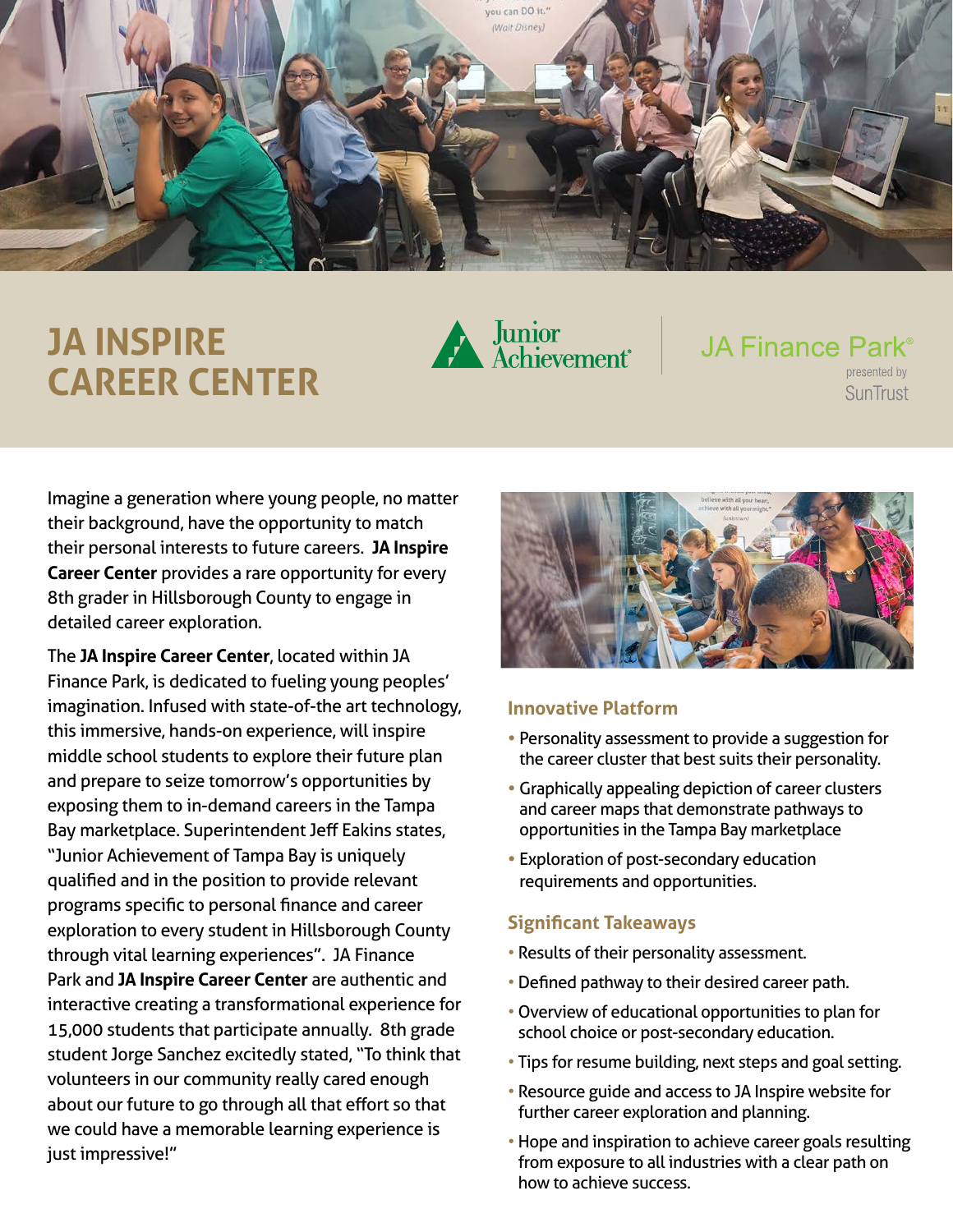

# **JA INSPIRE CAREER CENTER INDUSTRY PARTNERSHIP OPPORTUNITIES:**

#### **Agriculture, Food & Natural Resources**

Careers involve working with plants, animals and the environment.

#### **Architecture & Construction**

Careers involve designing and building homes, roads and other structures.

## **Arts, A/V Technology & Communication**

Careers often involve creative tasks, such as performing or writing.

## **Business, Management & Administration**

Careers involve planning, oversight, and organizational tasks needed to run a business.

#### **Education & Training**

Careers involve teaching and other tasks associated with schools, libraries, and museums.

#### **Finance**

Careers involve managing and working with money.

## **Government & Public Administration**

Careers involve making laws, ensuring safety, and providing other public services.

#### **Health Science**

Careers involve helping people and animals with the medical care they need to get or stay healthy.

#### **Hospitality & Tourism**

Careers involve providing people with food, lodging, and related services.

#### **Human Services**

Careers involve helping people with a variety of needs, such as counseling and fitness training.

#### **Information Technology**

Careers involve working with computer hardware, software or network systems.

## **Law, Public Safety & Security**

Careers involve protecting people and enforcing rules.

## **Manufacturing**

Careers involve making products, such as food, cars and household goods.

#### **Marketing, Sales & Service**

Careers involve promoting and selling products and services.

## **Science, Technology, Engineering, & Mathematics**

Careers involve solving problems through research and design.

## **Transportation, Distribution, & Logistics**

Careers involve moving people and products from one place to another.

## **A 2016 JA USA survey of 700 alumni found:**

 1 in 3 Junior Achievement Alumni credit JA for influencing their career decision.

 88% of Junior Achievement Alumni report they are satisfied with their careers compared to 48.7% of general public.